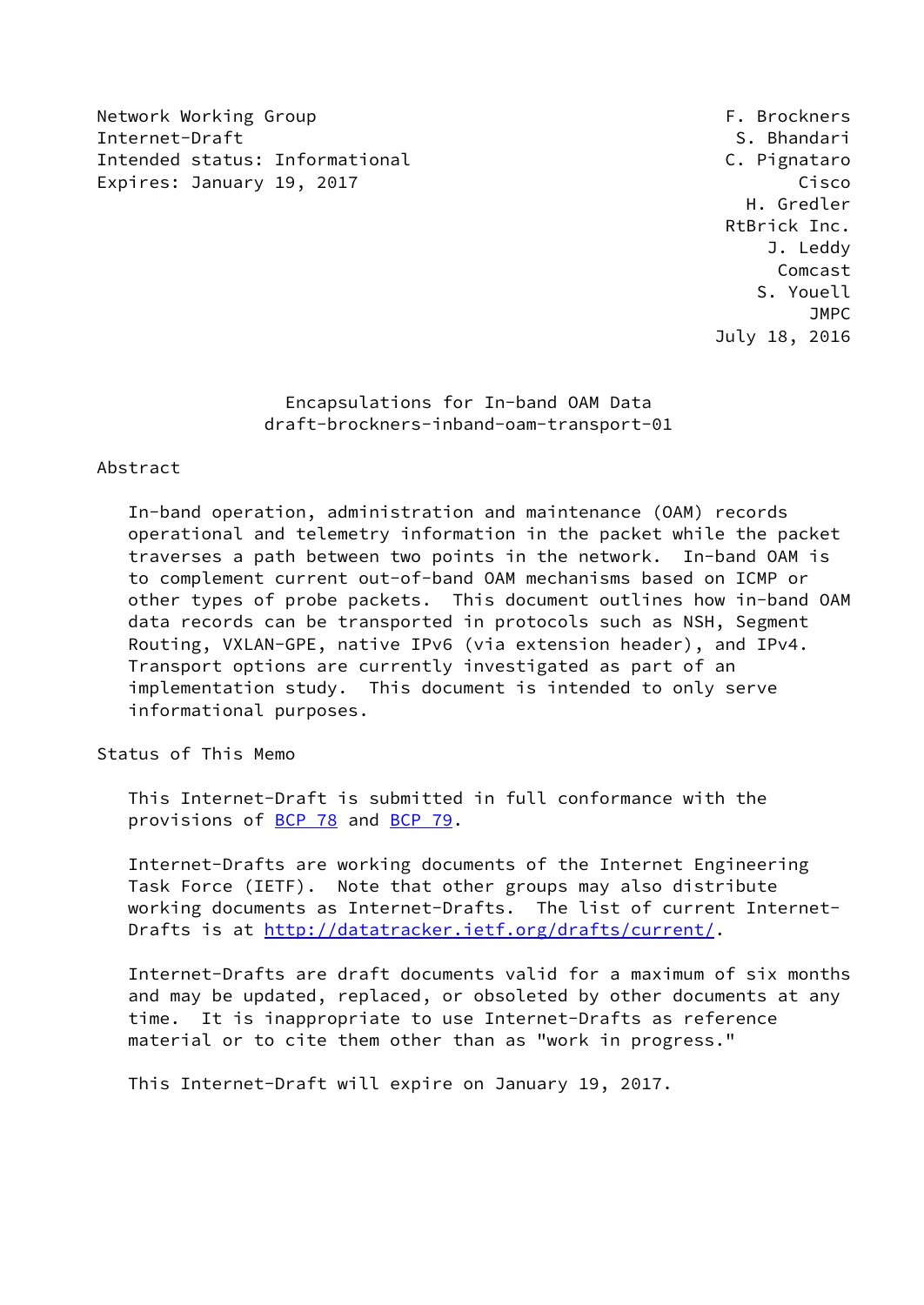<span id="page-1-1"></span>

| Internet-Draft |  | In-band OAM Data Transport | July 2016 |
|----------------|--|----------------------------|-----------|
|                |  |                            |           |

#### Copyright Notice

 Copyright (c) 2016 IETF Trust and the persons identified as the document authors. All rights reserved.

This document is subject to **[BCP 78](https://datatracker.ietf.org/doc/pdf/bcp78)** and the IETF Trust's Legal Provisions Relating to IETF Documents [\(http://trustee.ietf.org/license-info](http://trustee.ietf.org/license-info)) in effect on the date of publication of this document. Please review these documents carefully, as they describe your rights and restrictions with respect to this document. Code Components extracted from this document must include Simplified BSD License text as described in Section 4.e of the Trust Legal Provisions and are provided without warranty as described in the Simplified BSD License.

## Table of Contents

<span id="page-1-0"></span>

| $\perp$ .                                                       |  | $\sqrt{2}$     |
|-----------------------------------------------------------------|--|----------------|
| 2.                                                              |  | $\overline{3}$ |
| In-Band OAM Metadata Transport in IPv6<br>3.                    |  | $\overline{4}$ |
| $3.1$ . In-band OAM in IPv6 Hop by Hop Extension Header         |  | $\overline{4}$ |
| In-band OAM Hop by Hop Options<br>3.1.1.                        |  | $\overline{4}$ |
| 3.1.2. Procedure at the Ingress Edge to Insert the In-band      |  |                |
|                                                                 |  | 6              |
| 3.1.3. Procedure at Intermediate Nodes                          |  | $\overline{1}$ |
| 3.1.4. Procedure at the Egress Edge to Remove the In-band       |  |                |
|                                                                 |  | $\overline{1}$ |
| In-band OAM Metadata Transport in VXLAN-GPE<br>$\overline{4}$ . |  | $\overline{1}$ |
| In-band OAM Metadata Transport in NSH<br>$\overline{5}$ .       |  |                |
| In-band OAM Metadata Transport in Segment Routing<br>6.         |  | 11             |
| $6.1$ . In-band OAM in SR with IPv6 Transport                   |  | 11             |
| $6.2$ . In-band OAM in SR with MPLS Transport                   |  | 11             |
| $\overline{1}$ .                                                |  | 12             |
| Manageability Considerations<br>8.                              |  | 12             |
| 9.                                                              |  | 12             |
|                                                                 |  | 12             |
|                                                                 |  | 12             |
| 11.1.                                                           |  | 12             |
| 11.2. Informative References                                    |  | 12             |
| Authors' Addresses                                              |  | <u> 14</u>     |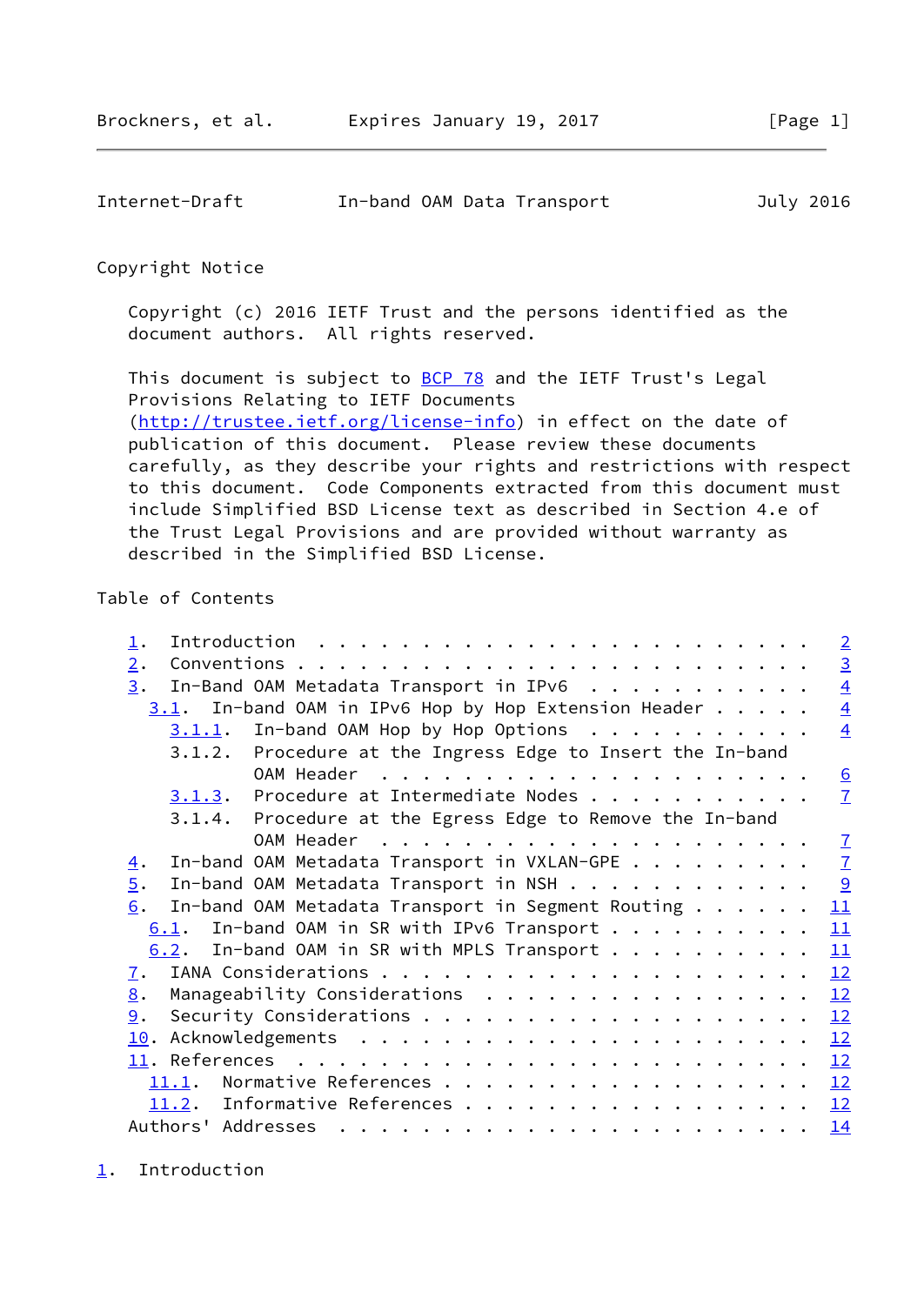This document discusses transport mechanisms for "in-band" operation, administration, and maintenance (OAM) data records. In-band OAM records OAM information within the packet while the packet traverses a particular network domain. The term "in-band" refers to the fact that the OAM data is added to the data packets rather than is being

| Brockners, et al. | Expires January 19, 2017 | [Page 2] |
|-------------------|--------------------------|----------|
|                   |                          |          |

<span id="page-2-0"></span>Internet-Draft In-band OAM Data Transport July 2016

 sent within packets specifically dedicated to OAM. A discussion of the motivation and requirements for in-band OAM can be found in [\[draft-brockners-inband-oam-requirements](https://datatracker.ietf.org/doc/pdf/draft-brockners-inband-oam-requirements)]. Data types and data formats for in-band OAM are defined in [\[draft-brockners-inband-oam-data](https://datatracker.ietf.org/doc/pdf/draft-brockners-inband-oam-data)].

 This document outlines transport encapsulations for the in-band OAM data defined in [\[draft-brockners-inband-oam-data](https://datatracker.ietf.org/doc/pdf/draft-brockners-inband-oam-data)]. This document is to serve informational purposes only. As part of an in-band OAM implementation study different protocol encapsulations for in-band OAM data are being explored. Once data formats and encapsulation approaches are settled, protocol specific specifications for in-band OAM data transport will address the standardization aspect.

 The data for in-band OAM defined in [\[draft-brockners-inband-oam-data](https://datatracker.ietf.org/doc/pdf/draft-brockners-inband-oam-data)] can be carried in a variety of protocols based on the deployment needs. This document discusses transport of in-band OAM data for the following protocols:

- o IPv6
- o VXLAN-GPE
- o NSH
- o Segment Routing (IPv6 and MPLS)

 This list is non-exhaustive, as it is possible to carry the in-band OAM data in several other protocols and transports.

 A feasibility study of in-band OAM is currently underway as part of the FD.io project  $[FD.io]$  $[FD.io]$ . The in-band OAM implementation study should be considered as a "tool box" to showcase how "in-band" OAM can complement probe-packet based OAM mechanisms for different deployments and packet transport formats. For details, see the open source code in the FD.io  $[FD.io]$ .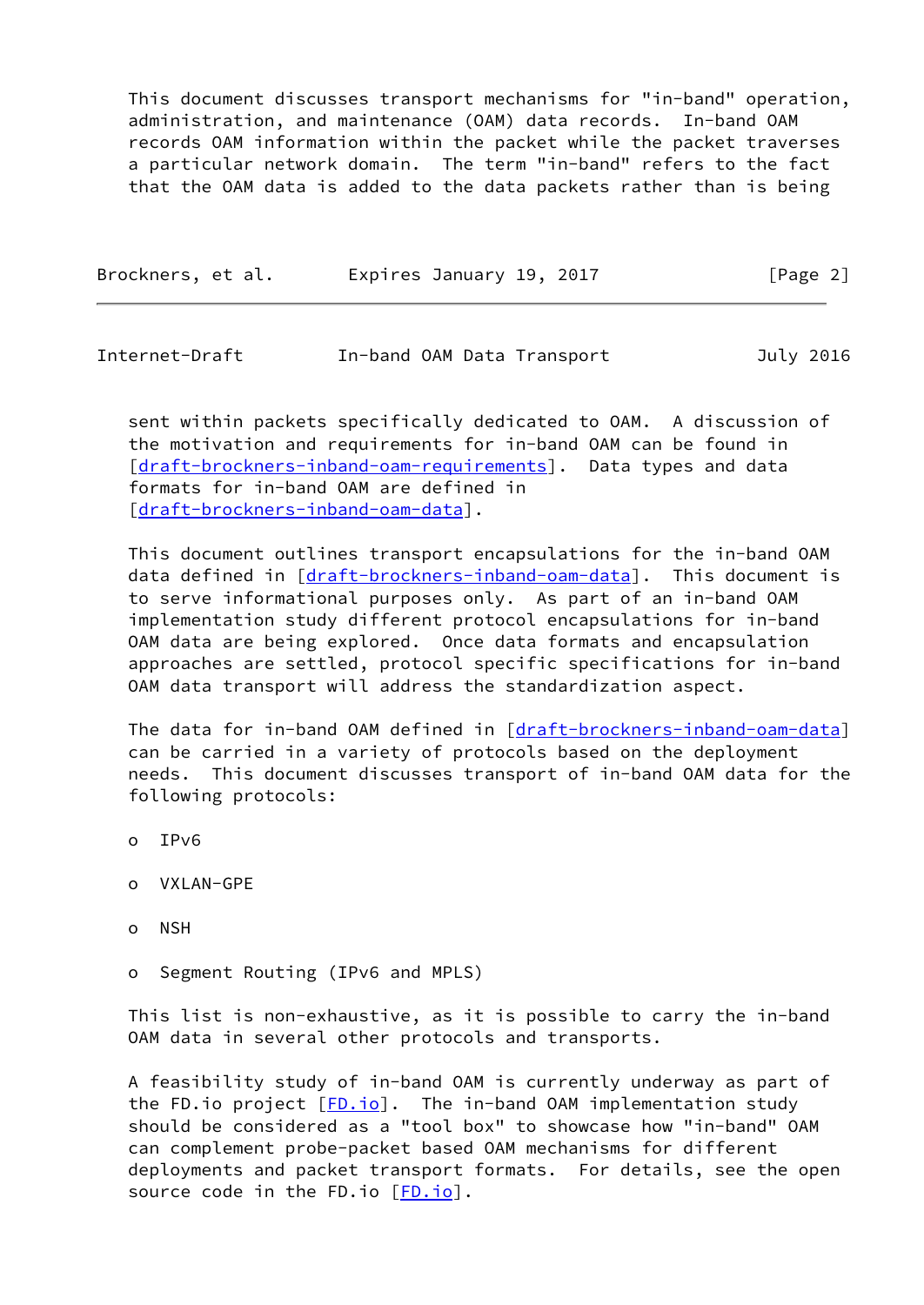#### <span id="page-3-0"></span>[2](#page-3-0). Conventions

 The key words "MUST", "MUST NOT", "REQUIRED", "SHALL", "SHALL NOT", "SHOULD", "SHOULD NOT", "RECOMMENDED", "MAY", and "OPTIONAL" in this document are to be interpreted as described in [\[RFC2119](https://datatracker.ietf.org/doc/pdf/rfc2119)].

Abbreviations used in this document:

MTU: Maximum Transmit Unit

OAM: Operations, Administration, and Maintenance

Brockners, et al. Expires January 19, 2017 [Page 3]

<span id="page-3-2"></span>Internet-Draft In-band OAM Data Transport July 2016

- SR: Segment Routing
- SID: Segment Identifier
- NSH: Network Service Header
- POT: Proof of Transit
- SFC: Service Function Chain
- VXLAN-GPE: Virtual eXtensible Local Area Network, Generic Protocol Extension
- <span id="page-3-1"></span>[3](#page-3-1). In-Band OAM Metadata Transport in IPv6

 This mechanisms of in-band OAM in IPv6 complement others proposed to enhance diagnostics of IPv6 networks, such as the IPv6 Performance and Diagnostic Metrics Destination Option described in [\[I-D.ietf-ippm-6man-pdm-option](#page-13-4)]. The IP Performance and Diagnostic Metrics Destination Option is destination focused and specific to IPv6, whereas in-band OAM is performed between end-points of the network or a network domain where it is enabled and used.

 A historical note: The idea of IPv6 route recording was originally introduced by [[draft-kitamura-ipv6-record-route\]](https://datatracker.ietf.org/doc/pdf/draft-kitamura-ipv6-record-route) back in year 2000. With IPv6 now being generally deployed and new concepts such as Segment Routing [\[I-D.ietf-spring-segment-routing](#page-14-1)] being introduced, it is imperative to further mature the operations, administration, and maintenance mechanisms available to IPv6 networks.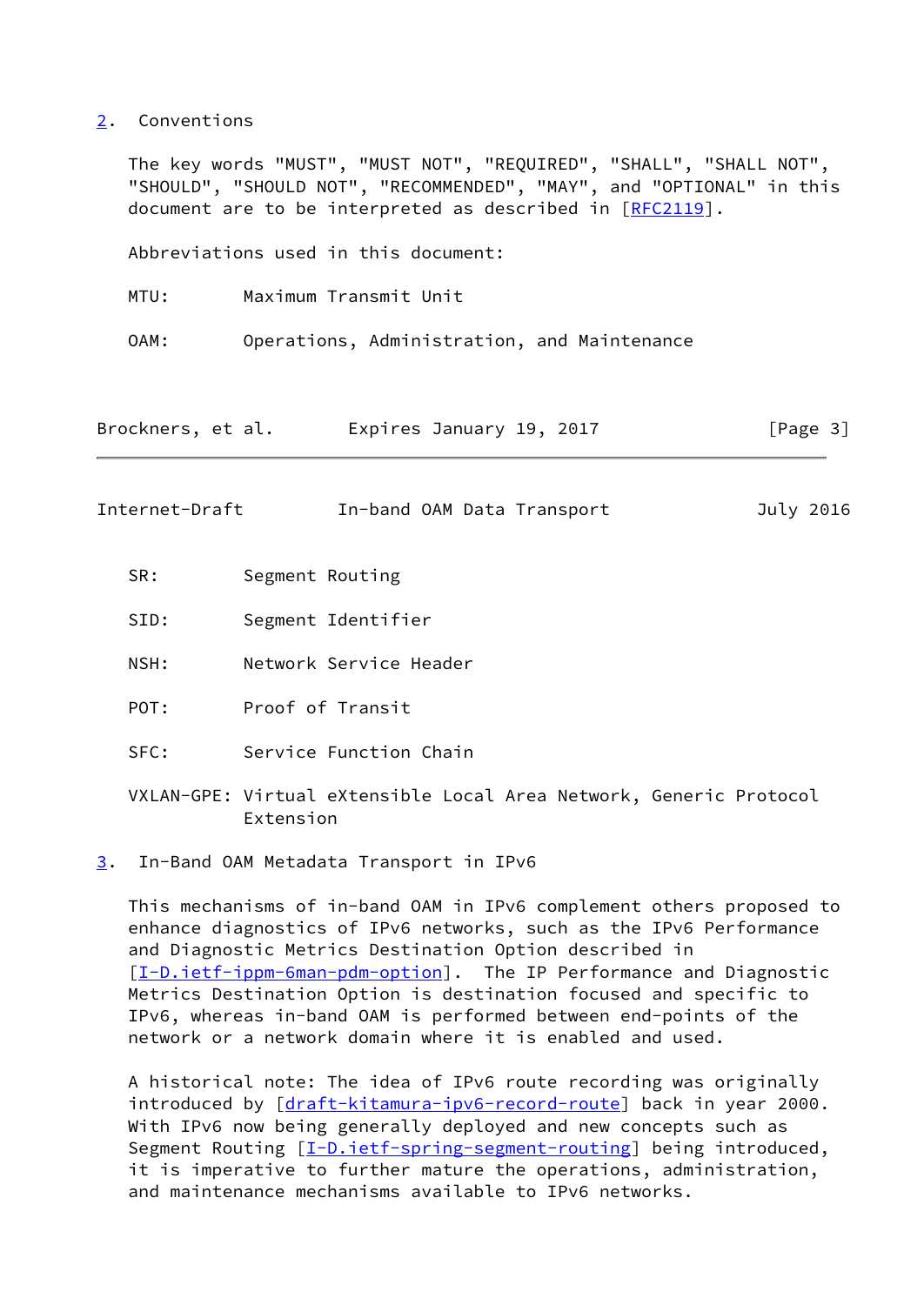The in-band OAM options translate into options for an IPv6 extension header. The extension header would be inserted by either a host source of the packet, or by a transit/domain-edge node.

<span id="page-4-0"></span>[3.1](#page-4-0). In-band OAM in IPv6 Hop by Hop Extension Header

 This section defines in-band OAM for IPv6 transport. In-band OAM data is transported as an IPv6 hop-by-hop extension header.

<span id="page-4-1"></span>[3.1.1](#page-4-1). In-band OAM Hop by Hop Options

 Brief recap of the IPv6 hop-by-hop header as well as the options used for carrying in-band OAM data:

| Brockners, et al.      Expires January 19, 2017                                                                                | [Page $4$ ] |
|--------------------------------------------------------------------------------------------------------------------------------|-------------|
| In-band OAM Data Transport                                                                                                     | July 2016   |
| Next Header   Hdr Ext Len<br>+-+-+-+-+-+-+-+-+-+-+-+-+-+-+-+-+-                                                                | $\,{}^+$    |
| Options                                                                                                                        |             |
| Option Type   Opt Data Len   Option Data<br>+-+-+-+-+-+-+-+-+-+-+-+-+-+-+-+-+-+- -                                             |             |
| With 2 highest order bits of Option Type indicating the following:                                                             |             |
| 00 - skip over this option and continue processing the header.                                                                 |             |
| $01$ - discard the packet.                                                                                                     |             |
| 10 - discard the packet and, regardless of whether or not the<br>packet's Destination Address was a multicast address, send an |             |
|                                                                                                                                |             |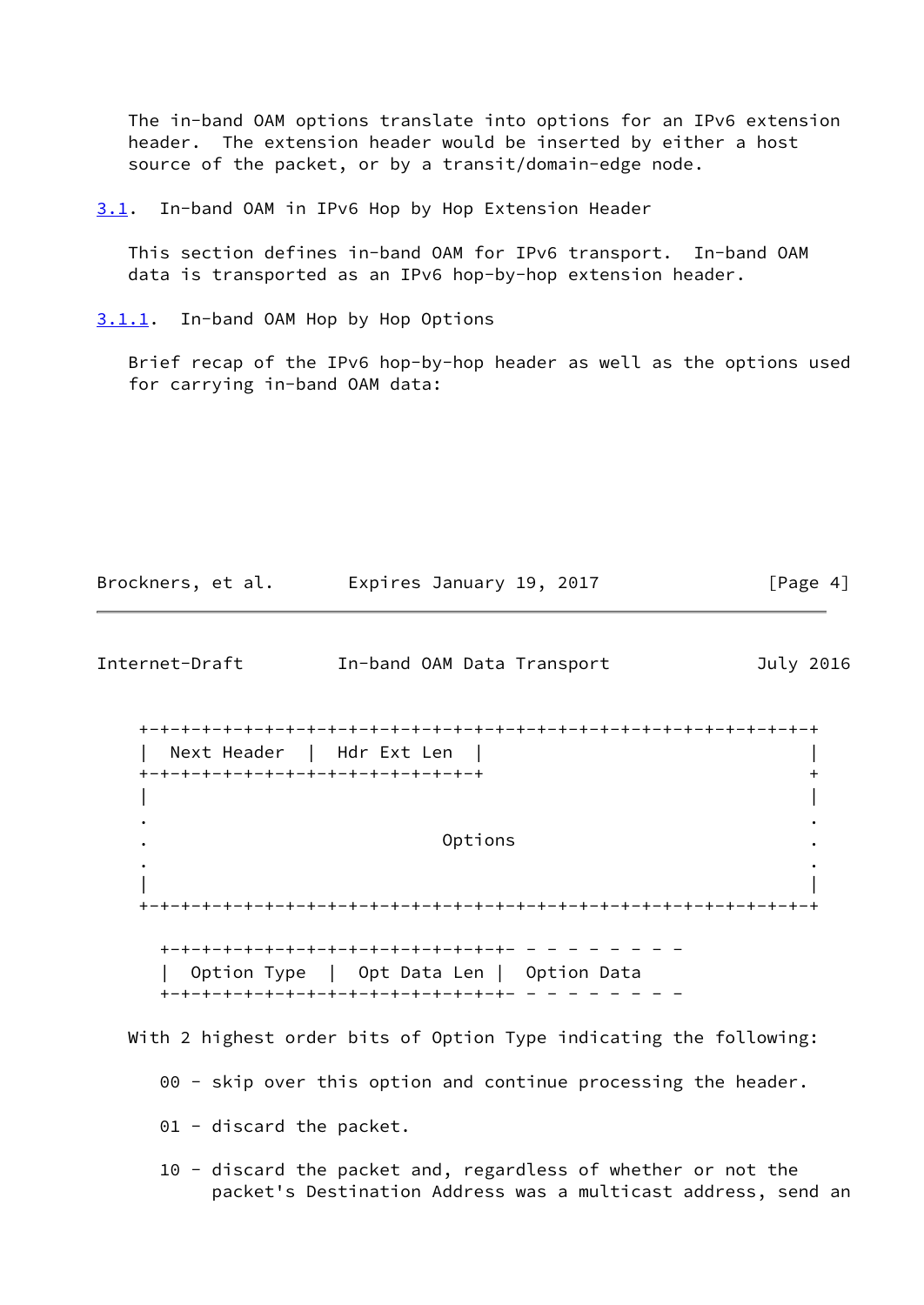ICMP Parameter Problem, Code 2, message to the packet's Source Address, pointing to the unrecognized Option Type.

 11 - discard the packet and, only if the packet's Destination Address was not a multicast address, send an ICMP Parameter Problem, Code 2, message to the packet's Source Address, pointing to the unrecognized Option Type.

3rd highest bit:

- 0 Option Data does not change en-route
- 1 Option Data may change en-route

 In-band OAM data records are inserted as options in an IPv6 hop-by hop extension header:

 1. Tracing Option: The in-band OAM Tracing option defined in [\[draft-brockners-inband-oam-data](https://datatracker.ietf.org/doc/pdf/draft-brockners-inband-oam-data)] is represented as a IPv6 option in hop by hop extension header by allocating following type:

 Option Type: 001xxxxxx 8-bit identifier of the type of option. xxxxxx=TBD\_IANA\_TRACE\_OPTION\_IPV6.

| Brockners, et al. | Expires January 19, 2017 |  | [Page 5] |
|-------------------|--------------------------|--|----------|
|-------------------|--------------------------|--|----------|

<span id="page-5-0"></span>Internet-Draft In-band OAM Data Transport July 2016

 2. Proof of Transit Option: The in-band OAM POT option defined in [\[draft-brockners-inband-oam-data](https://datatracker.ietf.org/doc/pdf/draft-brockners-inband-oam-data)] is represented as a IPv6 option in hop by hop extension header by allocating following type:

 Option Type: 001xxxxxx 8-bit identifier of the type of option. xxxxxx=TBD\_IANA\_POT\_OPTION\_IPV6.

 3. Edge to Edge Option: The in-band OAM E2E option defined in [\[draft-brockners-inband-oam-data](https://datatracker.ietf.org/doc/pdf/draft-brockners-inband-oam-data)] is represented as a IPv6 option in hop by hop extension header by allocating following type:

 Option Type: 000xxxxxx 8-bit identifier of the type of option. xxxxxx=TBD\_IANA\_E2E\_OPTION\_IPV6.

<span id="page-5-1"></span>[3.1.2](#page-5-1). Procedure at the Ingress Edge to Insert the In-band OAM Header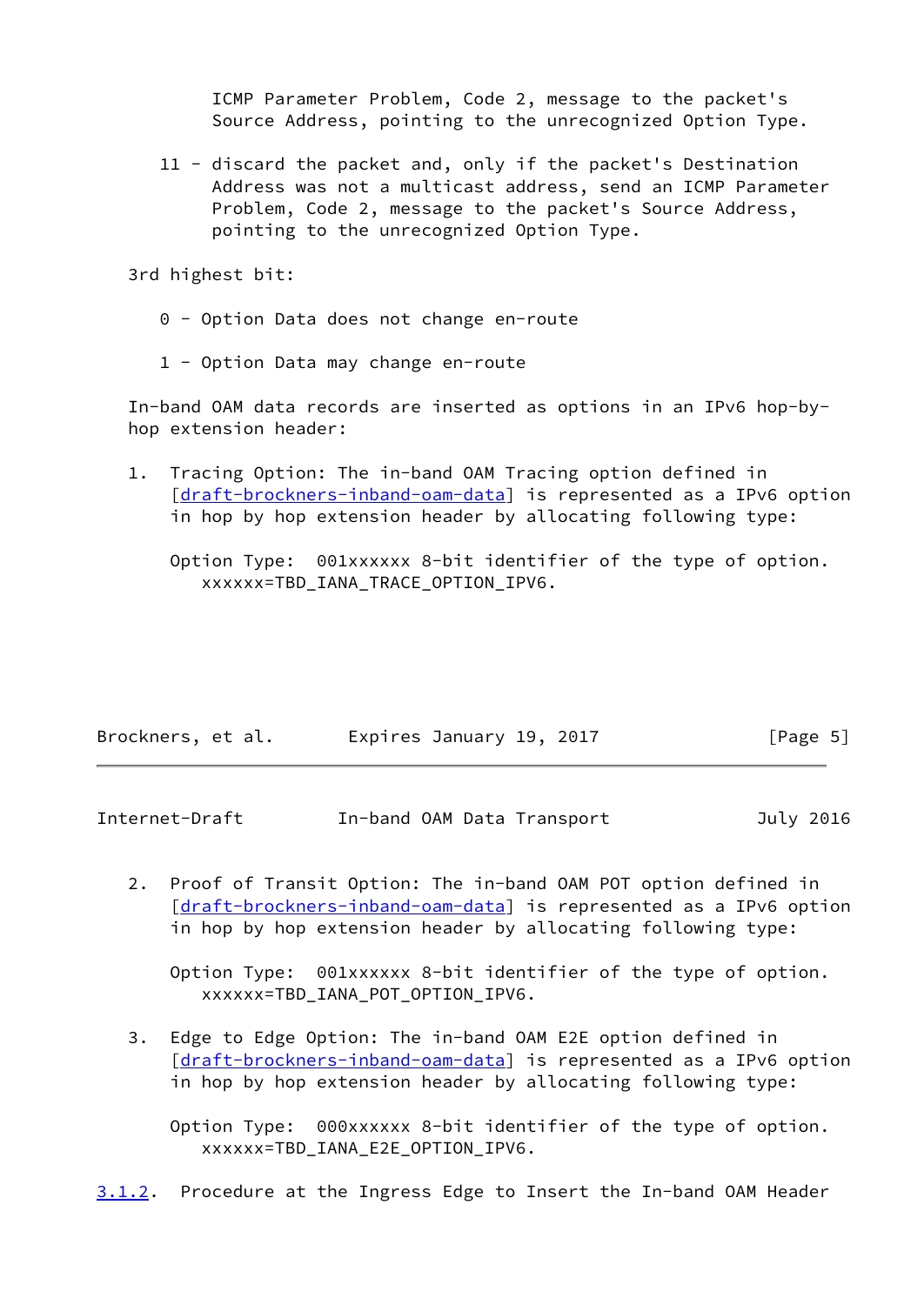In an administrative domain where in-band OAM is used, insertion of the in-band OAM header is enabled at the required edge nodes by means of configuration.

 Such a config SHOULD allow selective enablement of in-band OAM header insertion for a subset of traffic (e.g., one or several "pipes").

 Further the ingress edge node should be aware of maximum size of the header that can be inserted. Details on how the maximum size/size of the in-band OAM domain are retrieved are outside the scope of this document.

```
Let n = max number of nodes to be allocated;
 (Based on PMTU advertised in the domain)
```
Let  $k =$  number of node data that can be allocated by this node Let node\_data\_size = size of each node\_data based on in-band OAM type

 if (packet matches traffic for which in-band OAM is enabled) { Create in-band OAM hbyh ext header with k node data preallocated Increment payload length in IPv6 header : with size of in-band OAM hbyh ext header Populate node data at : (size of in-band OAM hbyh header = 8) + k  $*$  node\_data\_size from the beginning of the header

```
Set segments left to : k - 1
```

```
 }
```

| Brockners, et al. | Expires January 19, 2017 | [Page 6] |
|-------------------|--------------------------|----------|
|                   |                          |          |

<span id="page-6-1"></span>Internet-Draft In-band OAM Data Transport July 2016

<span id="page-6-0"></span>[3.1.3](#page-6-0). Procedure at Intermediate Nodes

 If a network node receives a packet with an in-band OAM header and it is enabled to process in-band OAM data it performs the following:

```
 k = number of node data that this node can allocate
 if (in-band OAM ext hbyh header is present) {
    if (Segments Left > 0)) {
```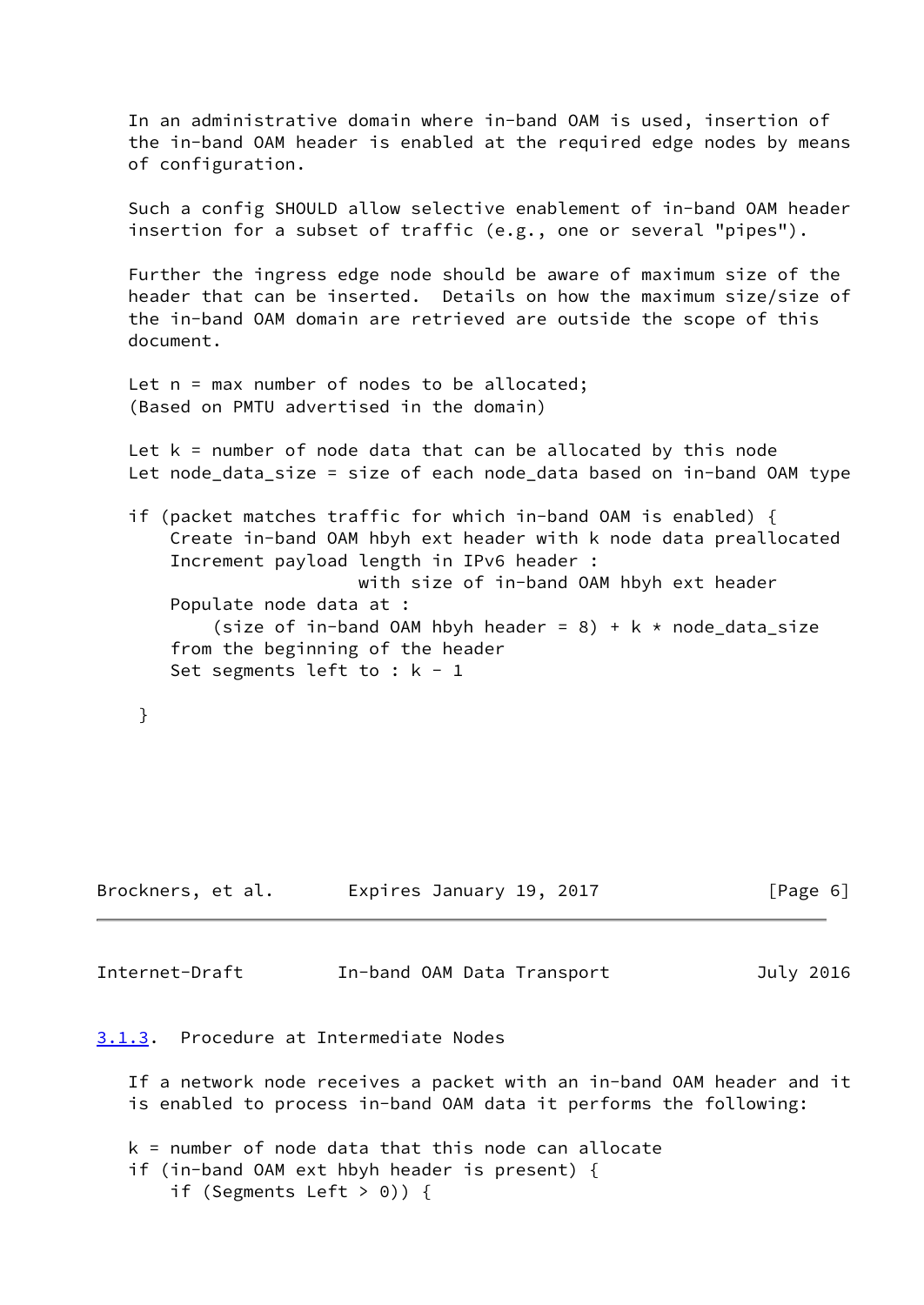```
 populate node data at :
             node_data_start[Segments Left]
         Segments Left = Segments Left - 1 }
    }
3.1.4. Procedure at the Egress Edge to Remove the In-band OAM Header
    egress_edge = list of interfaces where in-band OAM hbyh ext
                   header is to be stripped
    Before forwarding packet out of interfaces in egress_edge list:
    if (in-band OAM hbyh ext header is present) {
       remove the in-band OAM hbyh ext header,
       possibly store the record along with additional
       fields for analysis and export
       Decrement Payload Length in IPv6 header
       by size of in-band OAM ext header
    }
```
<span id="page-7-0"></span>[4](#page-7-0). In-band OAM Metadata Transport in VXLAN-GPE

VXLAN-GPE  $[I-D.iett-nvo3-vxlan-gpe]$  encapsulation is somewhat similar to IPv6 extension headers in that a series of headers can be contained in the header as a linked list. The different in-band OAM types are added as options within a new in-band OAM protocol header in VXLAN GPE.

Brockners, et al. Expires January 19, 2017 [Page 7]

Internet-Draft In-band OAM Data Transport July 2016

In-band OAM header in VXLAN GPE header: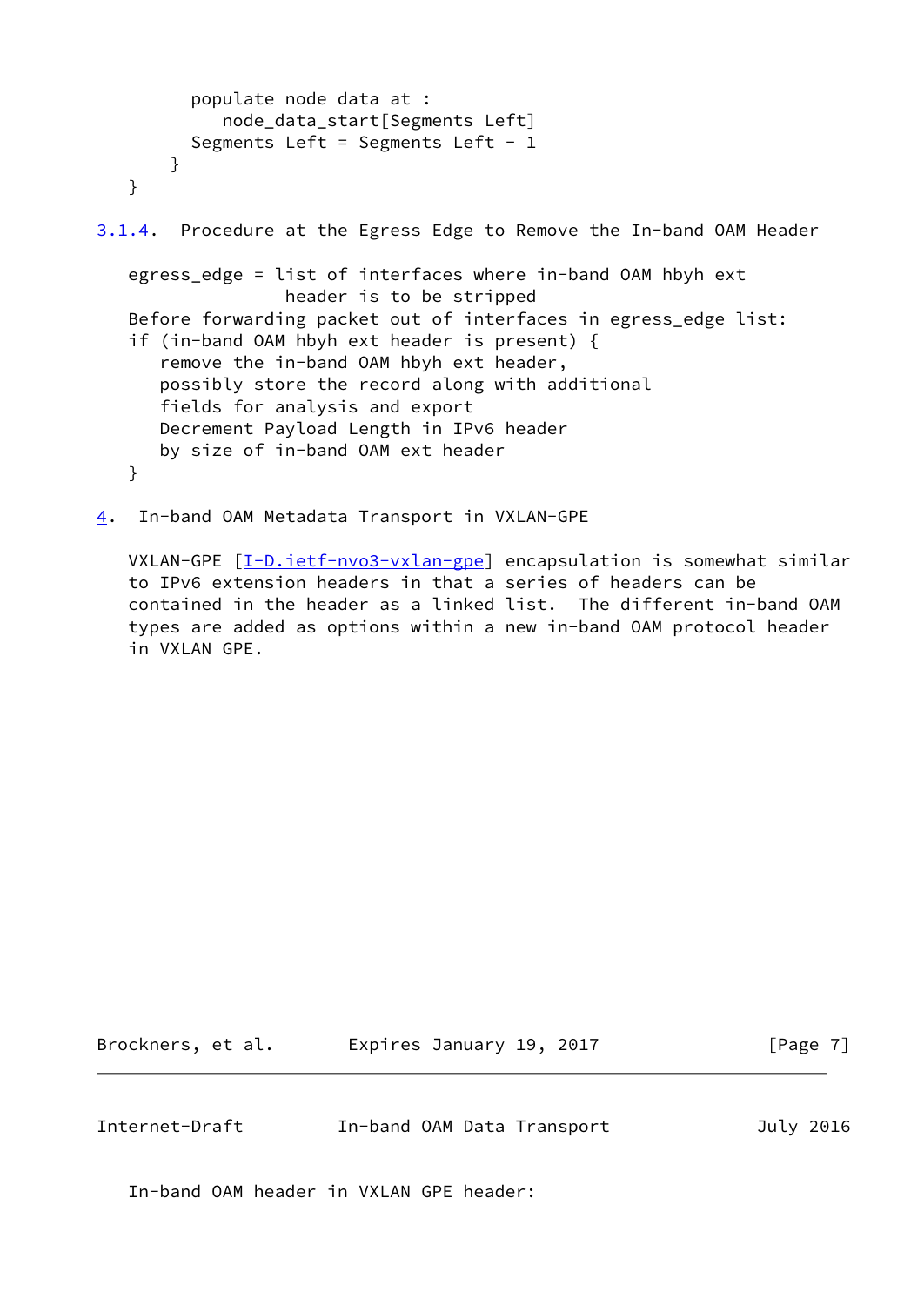0 1 2 3 0 1 2 3 4 5 6 7 8 9 0 1 2 3 4 5 6 7 8 9 0 1 2 3 4 5 6 7 8 9 0 1 +-+-+-+-+-+-+-+-+-+-+-+-+-+-+-+-+-+-+-+-+-+-+-+-+-+-+-+-+-+-+-+-+ Outer Ethernet Header +-+-+-+-+-+-+-+-+-+-+-+-+-+-+-+-+-+-+-+-+-+-+-+-+-+-+-+-+-+-+-+-+ Outer IP Header +-+-+-+-+-+-+-+-+-+-+-+-+-+-+-+-+-+-+-+-+-+-+-+-+-+-+-+-+-+-+-+-+ Outer UDP Header +-+-+-+-+-+-+-+-+-+-+-+-+-+-+-+-+-+-+-+-+-+-+-+-+-+-+-+-+-+-+-+-+ +  $|R|R|Ver|I|P|R|0|$  Reserved  $|NP = i.b.0AM |$  +-+-+-+-+-+-+-+-+-+-+-+-+-+-+-+-+-+-+-+-+-+-+-+-+-+-+-+-+-+-+-+-+ GPE Virtual Network Identifier (VNI) | Reserved | | +-+-+-+-+-+-+-+-+-+-+-+-+-+-+-+-+-+-+-+-+-+-+-+-+-+-+-+-+-+-+-+-+ + | Type =i.b.OAM | i.b.OAM HDR len | Reserved | NP = IP/Eth | | +-+-+-+-+-+-+-+-+-+-+-+-+-+-+-+-+-+-+-+-+-+-+-+-+-+-+-+-+-+-+-+-+iOAM in-band OAM options +-+-+-+-+-+-+-+-+-+-+-+-+-+-+-+-+-+-+-+-+-+-+-+-+-+-+-+-+-+-+-+-+ + | | | | Payload + Padding  $(L2/L3/ESP/\dots)$  | | | | | | +-+-+-+-+-+-+-+-+-+-+-+-+-+-+-+-+-+-+-+-+-+-+-+-+-+-+-+-+-+-+-+-+

 The VXLAN-GPE header and fields are defined in [\[I-D.ietf-nvo3-vxlan-gpe](#page-14-2)]. in-band OAM specific fields and header are defined here:

Type: 8-bit unsigned integer defining in-band OAM header type

- in-band OAM HDR len: 8-bit unsigned integer. Length of the in-band OAM HDR in 8-octet units
- in-band OAM options: Variable-length field, of length such that the complete in-band OAM header is an integer multiple of 8 octets long. Contains one or more TLV-encoded options of the format: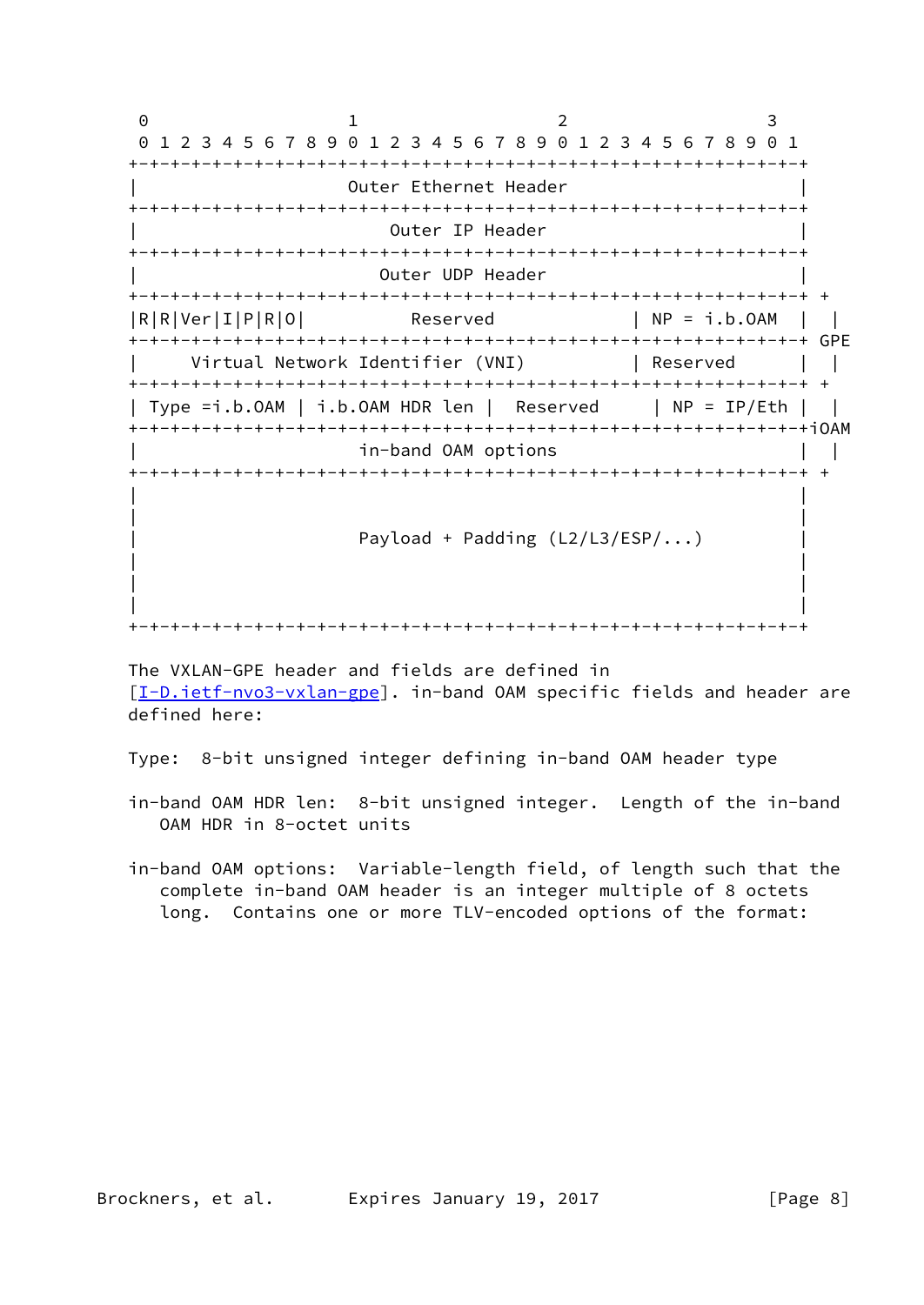<span id="page-9-1"></span> +-+-+-+-+-+-+-+-+-+-+-+-+-+-+-+-+- - - - - - - - - | Option Type | Opt Data Len | Option Data +-+-+-+-+-+-+-+-+-+-+-+-+-+-+-+-+- - - - - - - - -

- Option Type 8-bit identifier of the type of option.
- Opt Data Len 8-bit unsigned integer. Length of the Option Data field of this option, in octets.
- Option Data Variable-length field. Option-Type-specific data.

The in-band OAM options defined in [[draft-brockners-inband-oam-data\]](https://datatracker.ietf.org/doc/pdf/draft-brockners-inband-oam-data) are encoded with an option type allocated in the new in-band OAM IANA registry - in-band OAM\_PROTOCOL\_OPTION\_REGISTRY\_IANA\_TBD. In addition the following padding options are defined to be used when necessary to align subsequent options and to pad out the containing header to a multiple of 8 octets in length.

Pad1 option (alignment requirement: none)

 +-+-+-+-+-+-+-+-+ | 0 | +-+-+-+-+-+-+-+-+

NOTE: The format of the Pad1 option is a special case -- it does not have length and value fields.

 The Pad1 option is used to insert one octet of padding into the Options area of a header. If more than one octet of padding is required, the PadN option, described next, should be used, rather than multiple Pad1 options.

PadN option (alignment requirement: none)

 +-+-+-+-+-+-+-+-+-+-+-+-+-+-+-+-+- - - - - - - - - | 1 | Opt Data Len | Option Data +-+-+-+-+-+-+-+-+-+-+-+-+-+-+-+-+- - - - - - - - - The PadN option is used to insert two or more octets of padding into the Options area of a header. For N octets of padding, the Opt Data Len field contains the value N-2, and the Option Data consists of N-2 zero-valued octets.

<span id="page-9-0"></span>[5](#page-9-0). In-band OAM Metadata Transport in NSH

In Service Function Chaining (SFC) [[RFC7665\]](https://datatracker.ietf.org/doc/pdf/rfc7665), the Network Service Header (NSH) [\[I-D.ietf-sfc-nsh](#page-14-3)] already includes path tracing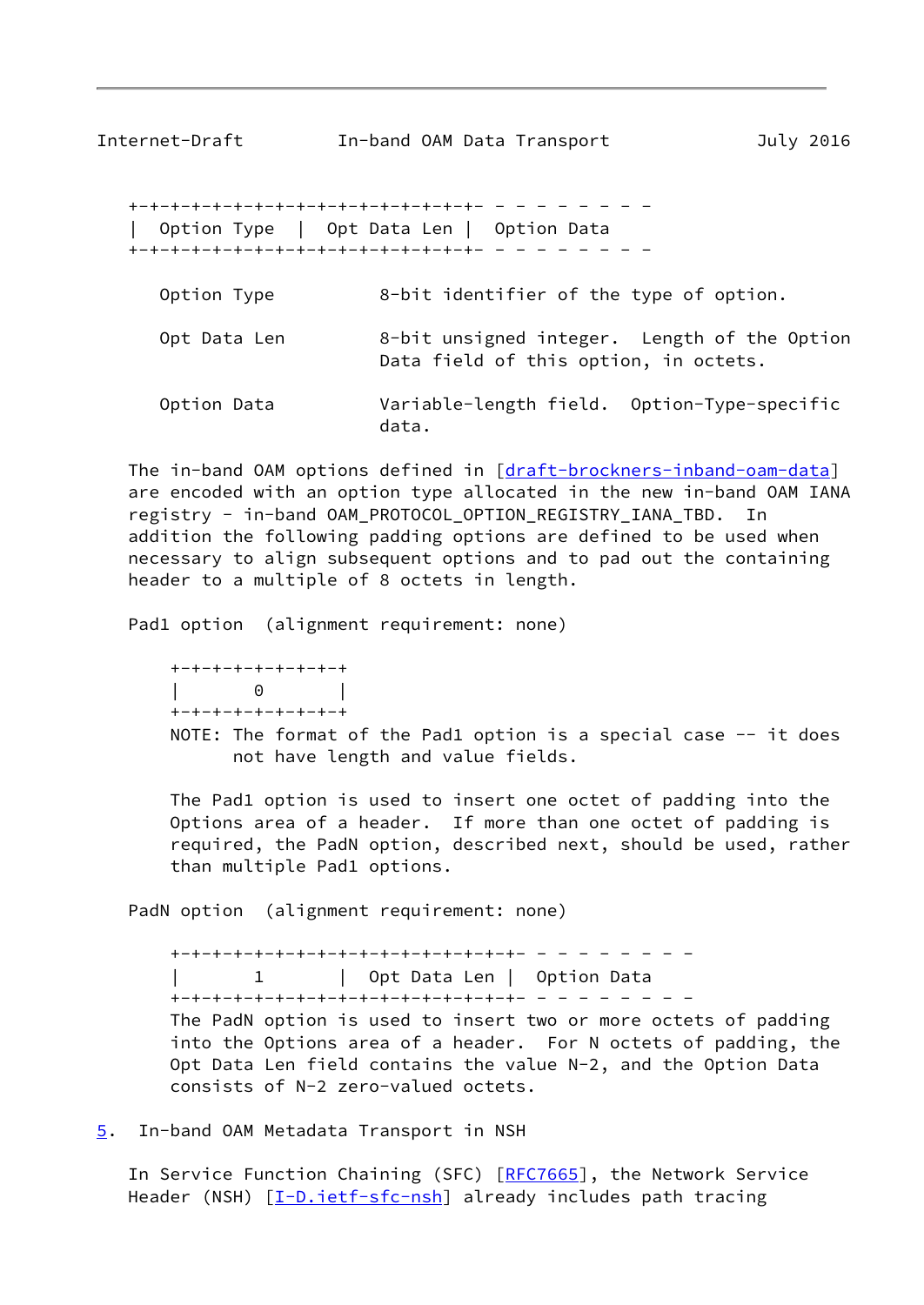capabilities [\[I-D.penno-sfc-trace](#page-14-4)], but currently does not offer a solution to securely prove that packets really traversed the service

| Brockners, et al. | Expires January 19, 2017 | [Page 9] |
|-------------------|--------------------------|----------|
|-------------------|--------------------------|----------|

| Internet-Draft |  | In-band OAM Data Transport | July 2016 |
|----------------|--|----------------------------|-----------|
|                |  |                            |           |

 chain. The "Proof of Transit" capabilities (see [\[draft-brockners-inband-oam-requirements](https://datatracker.ietf.org/doc/pdf/draft-brockners-inband-oam-requirements)] and [\[draft-brockners-proof-of-transit](https://datatracker.ietf.org/doc/pdf/draft-brockners-proof-of-transit)]) of in-band OAM can be leveraged within NSH. Proof of transit in-band OAM data is added as NSH Type 2 metadata:

0 1 2 3 0 1 2 3 4 5 6 7 8 9 0 1 2 3 4 5 6 7 8 9 0 1 2 3 4 5 6 7 8 9 0 1 +-+-+-+-+-+-+-+-+-+-+-+-+-+-+-+-+-+-+-+-+-+-+-+-+-+-+-+-+-+-+-+-+ | TLV Class=Cisco (0x0009) |C| Type=POT |F|R|R| Len=4 | +-+-+-+-+-+-+-+-+-+-+-+-+-+-+-+-+-+-+-+-+-+-+-+-+-+-+-+-+-+-+-+-+<-+ | Random | | +-+-+-+-+-+-+-+-+-+-+-+-+-+-+-+-+-+-+-+-+-+-+-+-+-+-+-+-+-+-+-+-+ S Random(contd) Random(contd) +-+-+-+-+-+-+-+-+-+-+-+-+-+-+-+-+-+-+-+-+-+-+-+-+-+-+-+-+-+-+-+-+ V Cumulative +-+-+-+-+-+-+-+-+-+-+-+-+-+-+-+-+-+-+-+-+-+-+-+-+-+-+-+-+-+-+-+-+ | Cumulative (contd) +-+-+-+-+-+-+-+-+-+-+-+-+-+-+-+-+-+-+-+-+-+-+-+-+-+-+-+-+-+-+-+-+<-+

- TLV Class: Describes the scope of the "Type" field. In some cases, the TLV Class will identify a specific vendor, in others, the TLV Class will identify specific standards body allocated types. POT is currently defined using the Cisco (0x0009) TLV class.
- Type: The specific type of information being carried, within the scope of a given TLV Class. Value allocation is the responsibility of the TLV Class owner. Currently a type value of 0x94 is used for proof of transit
- Reserved bits: Two reserved bit are present for future use. The reserved bits MUST be set to 0x0.
- F: One bit. Indicates which POT-profile is active. 0 means the even POT-profile is active, 1 means the odd POT-profile is active.
- Length: Length of the variable metadata, in 4-octet words. Here the length is 4.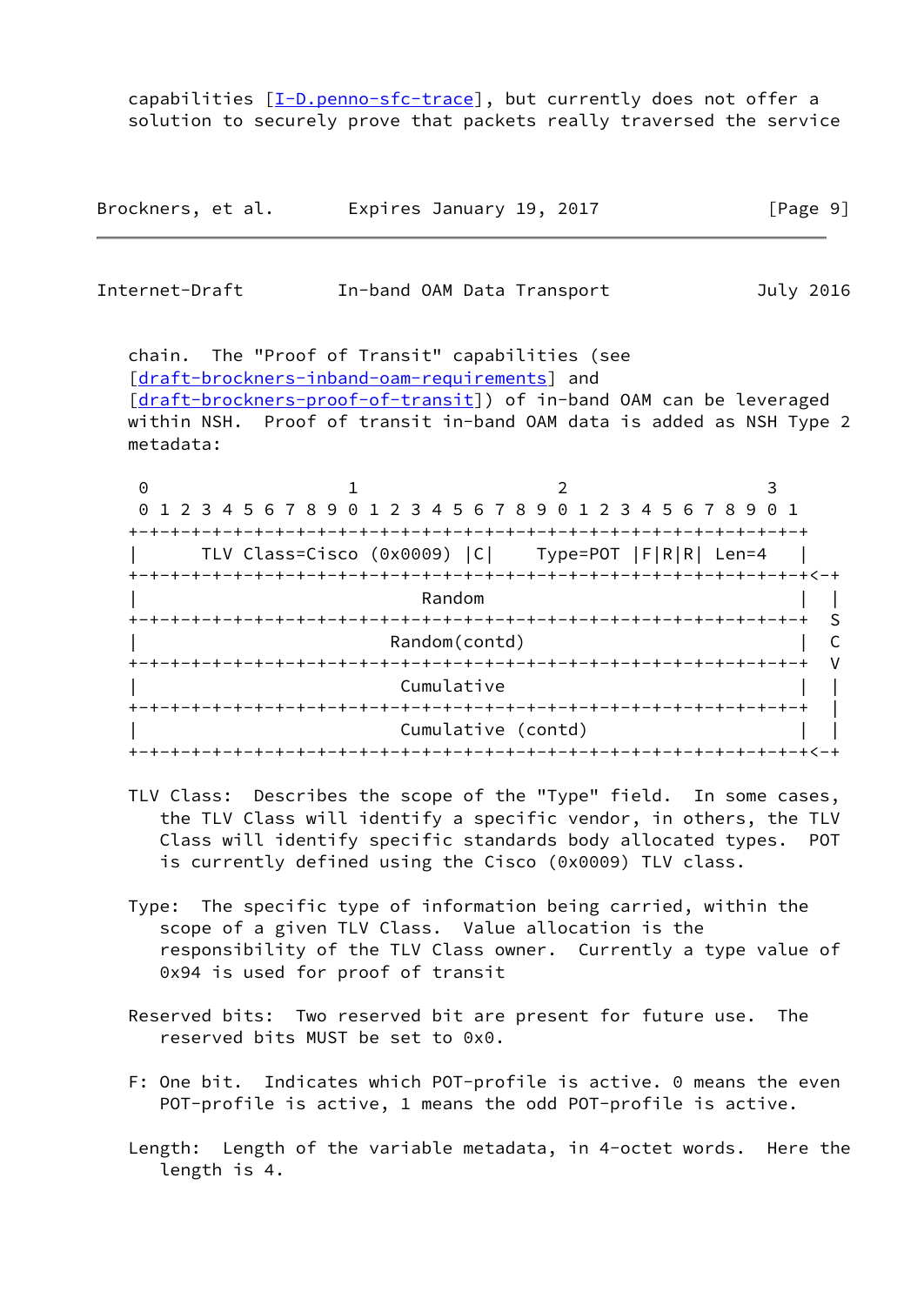Random: 64-bit Per packet Random number.

 Cumulative: 64-bit Cumulative that is updated by the Service Functions.

Brockners, et al. Expires January 19, 2017 [Page 10]

<span id="page-11-1"></span>Internet-Draft In-band OAM Data Transport July 2016

<span id="page-11-0"></span>[6](#page-11-0). In-band OAM Metadata Transport in Segment Routing

<span id="page-11-2"></span>[6.1](#page-11-2). In-band OAM in SR with IPv6 Transport

 Similar to NSH, a service chain or path defined using Segment Routing for IPv6 can be verified using the in-band OAM "Proof of Transit" approach. The Segment Routing Header (SRH) for IPv6 offers the ability to transport TLV structured data, similar to what NSH does (see [\[I-D.ietf-6man-segment-routing-header](#page-13-5)]). A new "POT TLV" is defined for the SRH which is to carry proof of transit in-band OAM data.

0 1 2 3 0 1 2 3 4 5 6 7 8 9 0 1 2 3 4 5 6 7 8 9 0 1 2 3 4 5 6 7 8 9 0 1 +-+-+-+-+-+-+-+-+-+-+-+-+-+-+-+-+-+-+-+-+-+-+-+-+-+-+-+-+-+-+-+-+ | Type | Length | RESERVED |F| Flags | +-+-+-+-+-+-+-+-+-+-+-+-+-+-+-+-+-+-+-+-+-+-+-+-+-+-+-+-+-+-+-+-+<-+ | Random | | +-+-+-+-+-+-+-+-+-+-+-+-+-+-+-+-+-+-+-+-+-+-+-+-+-+-+-+-+-+-+-+-+ P Random(contd) | O +-+-+-+-+-+-+-+-+-+-+-+-+-+-+-+-+-+-+-+-+-+-+-+-+-+-+-+-+-+-+-+-+ T Cumulative +-+-+-+-+-+-+-+-+-+-+-+-+-+-+-+-+-+-+-+-+-+-+-+-+-+-+-+-+-+-+-+-+ | Cumulative (contd) +-+-+-+-+-+-+-+-+-+-+-+-+-+-+-+-+-+-+-+-+-+-+-+-+-+-+-+-+-+-+-+-+<-+

Type: To be assigned by IANA.

Length: 18.

 RESERVED: 8 bits. SHOULD be unset on transmission and MUST be ignored on receipt.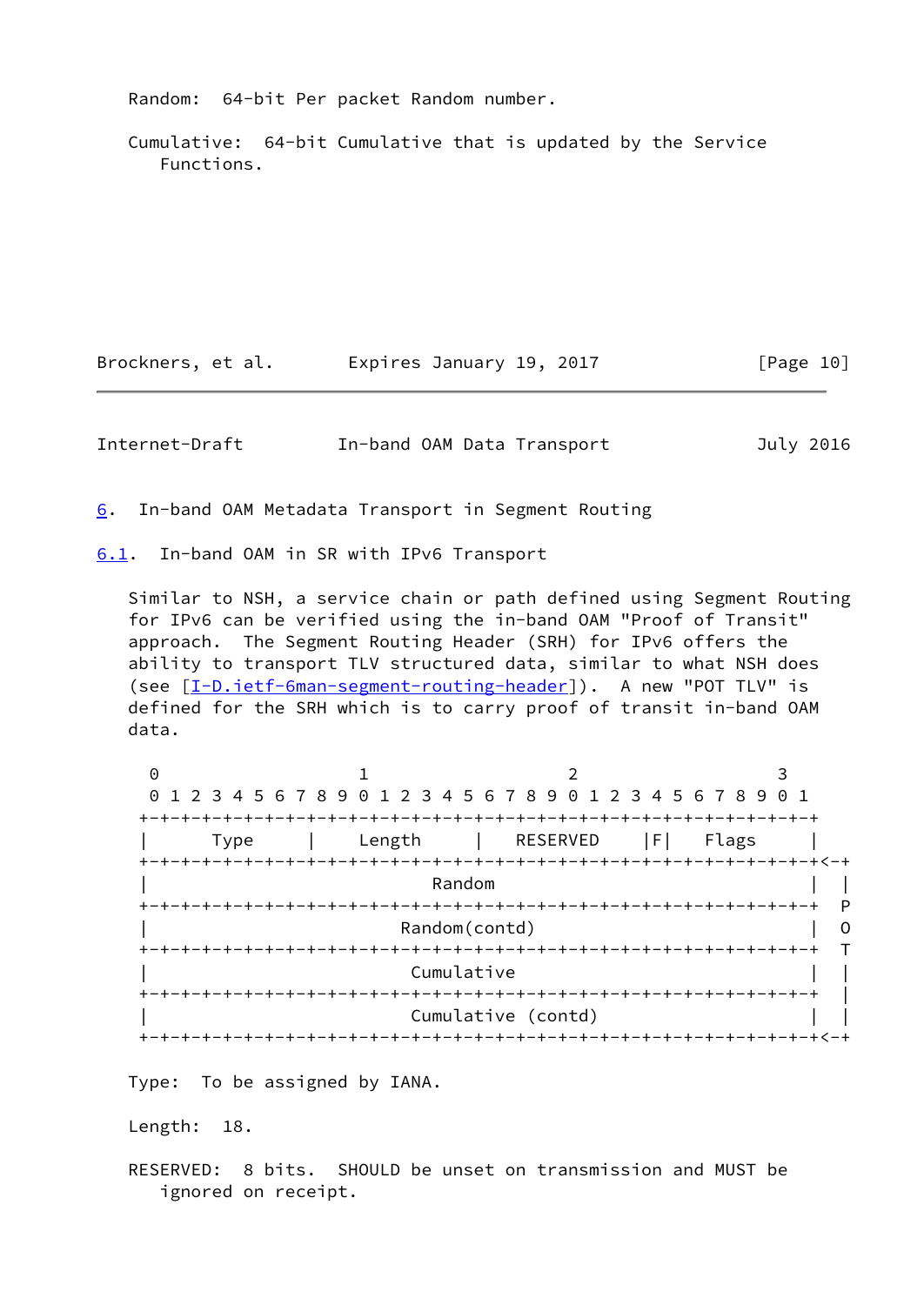- F: 1 bit. Indicates which POT-profile is active. 0 means the even POT-profile is active, 1 means the odd POT-profile is active.
- Flags: 8 bits. No flags are defined in this document.

Random: 64-bit per packet random number.

 Cumulative: 64-bit cumulative value that is updated at specific nodes that form the service path to be verified.

<span id="page-12-0"></span>[6.2](#page-12-0). In-band OAM in SR with MPLS Transport

 In-band OAM "Proof of Transit" data can also be carried as part of the MPLS label stack. Details will be addressed in a future version of this document.

| Brockners, et al. | [Page 11]<br>Expires January 19, 2017 |
|-------------------|---------------------------------------|
|-------------------|---------------------------------------|

<span id="page-12-2"></span>

| Internet-Draft |  | In-band OAM Data Transport | July 2016 |  |
|----------------|--|----------------------------|-----------|--|
|                |  |                            |           |  |

<span id="page-12-1"></span>[7](#page-12-1). IANA Considerations

 IANA considerations will be added in a future version of this document.

<span id="page-12-3"></span>[8](#page-12-3). Manageability Considerations

 Manageability considerations will be addressed in a later version of this document..

<span id="page-12-4"></span>[9](#page-12-4). Security Considerations

 Security considerations will be addressed in a later version of this document. For a discussion of security requirements of in-band OAM, please refer to [\[draft-brockners-inband-oam-requirements](https://datatracker.ietf.org/doc/pdf/draft-brockners-inband-oam-requirements)].

<span id="page-12-5"></span>[10.](#page-12-5) Acknowledgements

 The authors would like to thank Eric Vyncke, Nalini Elkins, Srihari Raghavan, Ranganathan T S, Karthik Babu Harichandra Babu, Akshaya Nadahalli, Stefano Previdi and Andrew Yourtchenko for the comments and advice. For the IPv6 encapsulation, this document leverages and builds on top of several concepts described in [\[draft-kitamura-ipv6-record-route](https://datatracker.ietf.org/doc/pdf/draft-kitamura-ipv6-record-route)]. The authors would like to acknowledge the work done by the author Hiroshi Kitamura and people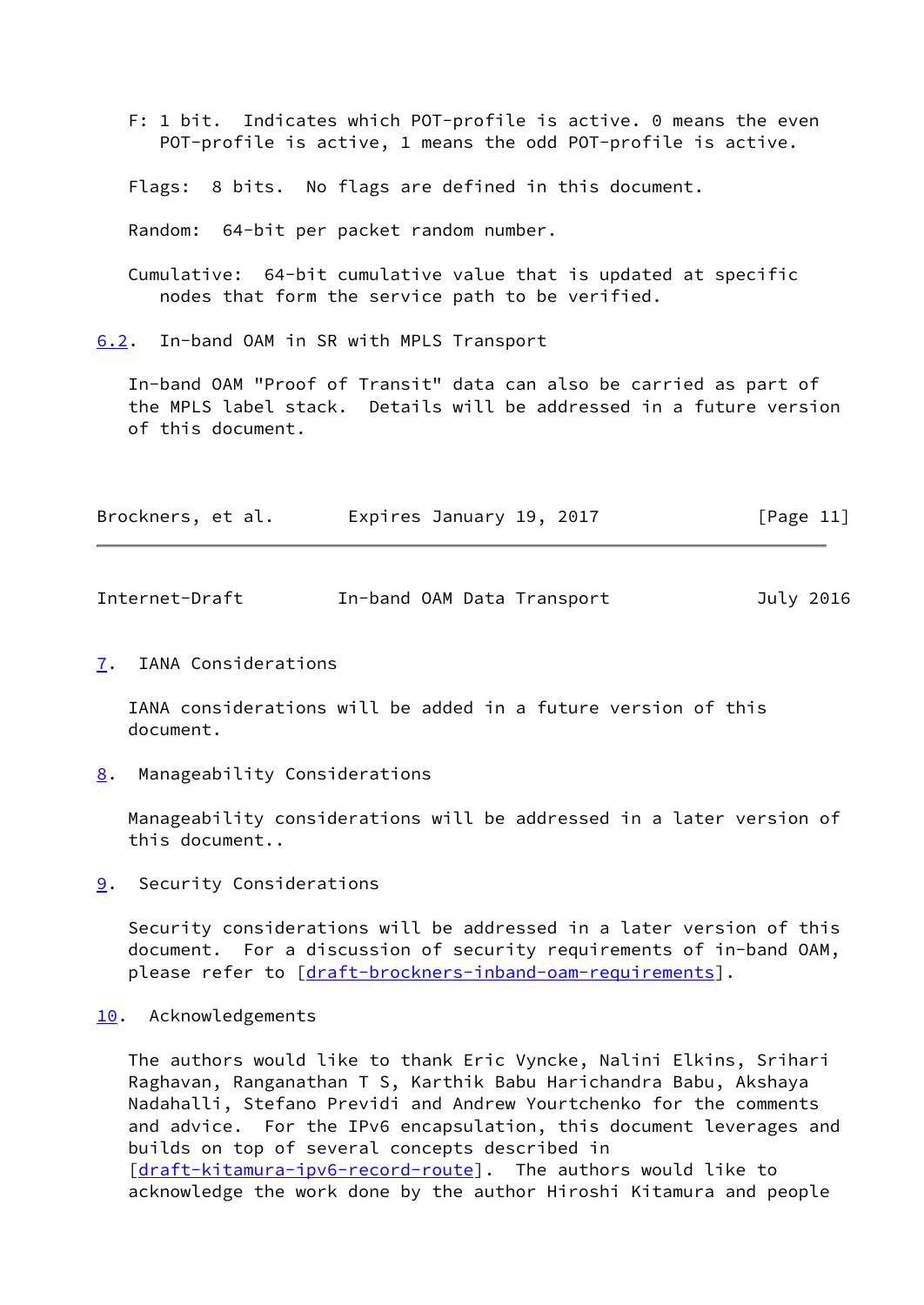involved in writing it.

<span id="page-13-0"></span>[11.](#page-13-0) References

<span id="page-13-1"></span>[11.1](#page-13-1). Normative References

[\[draft-brockners-inband-oam-requirements](https://datatracker.ietf.org/doc/pdf/draft-brockners-inband-oam-requirements)]

 Brockners, F., Bhandari, S., and S. Dara, "Requirements for in-band OAM", July 2016.

<span id="page-13-2"></span>[11.2](#page-13-2). Informative References

[\[draft-brockners-inband-oam-data](https://datatracker.ietf.org/doc/pdf/draft-brockners-inband-oam-data)]

 Brockners, F., Bhandari, S., Pignataro, C., and H. Gredler, "Data Formats for in-band OAM", July 2016.

[\[draft-brockners-proof-of-transit](https://datatracker.ietf.org/doc/pdf/draft-brockners-proof-of-transit)]

 Brockners, F., Bhandari, S., and S. Dara, "Proof of transit", July 2016.

[\[draft-kitamura-ipv6-record-route](https://datatracker.ietf.org/doc/pdf/draft-kitamura-ipv6-record-route)]

 Kitamura, H., "Record Route for IPv6 (PR6),Hop-by-Hop Option Extension", November 2000.

| Brockners, et al. | Expires January 19, 2017 | [Page 12] |
|-------------------|--------------------------|-----------|
|-------------------|--------------------------|-----------|

Internet-Draft In-band OAM Data Transport July 2016

<span id="page-13-3"></span>[FD.io] "Fast Data Project: FD.io", [<https://fd.io/](https://fd.io/)>.

 [I-D.hildebrand-spud-prototype] Hildebrand, J. and B. Trammell, "Substrate Protocol for User Datagrams (SPUD) Prototype", [draft-hildebrand-spud-](https://datatracker.ietf.org/doc/pdf/draft-hildebrand-spud-prototype-03)

<span id="page-13-5"></span> [I-D.ietf-6man-segment-routing-header] Previdi, S., Filsfils, C., Field, B., Leung, I., Linkova, J., Aries, E., Kosugi, T., Vyncke, E., and D. Lebrun, "IPv6 Segment Routing Header (SRH)", [draft-ietf-6man](https://datatracker.ietf.org/doc/pdf/draft-ietf-6man-segment-routing-header-01) [segment-routing-header-01](https://datatracker.ietf.org/doc/pdf/draft-ietf-6man-segment-routing-header-01) (work in progress), March 2016.

[prototype-03](https://datatracker.ietf.org/doc/pdf/draft-hildebrand-spud-prototype-03) (work in progress), March 2015.

<span id="page-13-4"></span>[I-D.ietf-ippm-6man-pdm-option]

 Elkins, N., Hamilton, R., and m. mackermann@bcbsm.com, "IPv6 Performance and Diagnostic Metrics (PDM) Destination Option", [draft-ietf-ippm-6man-pdm-option-03](https://datatracker.ietf.org/doc/pdf/draft-ietf-ippm-6man-pdm-option-03) (work in progress), June 2016.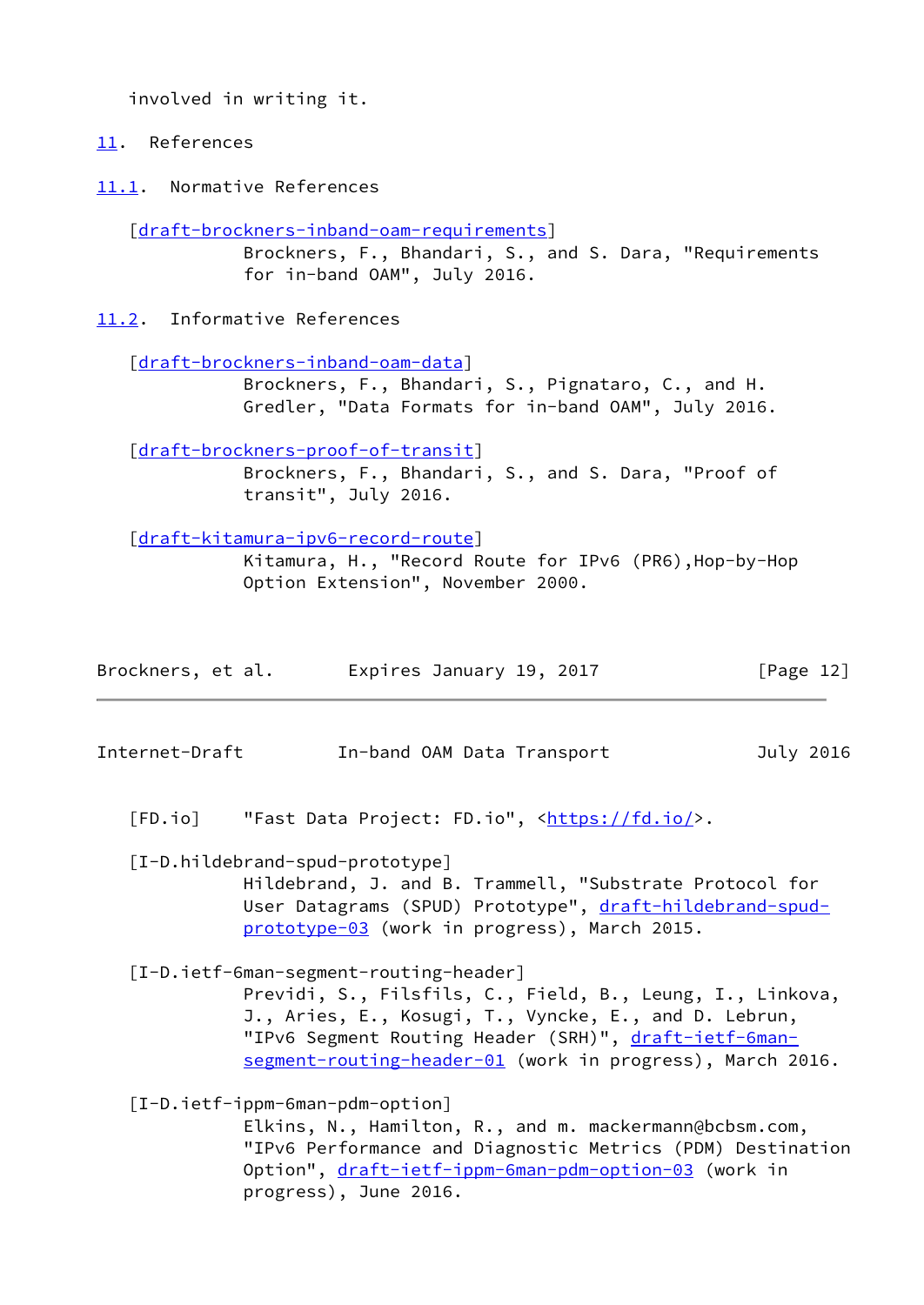<span id="page-14-2"></span>[I-D.ietf-nvo3-vxlan-gpe]

 Kreeger, L. and U. Elzur, "Generic Protocol Extension for VXLAN", [draft-ietf-nvo3-vxlan-gpe-02](https://datatracker.ietf.org/doc/pdf/draft-ietf-nvo3-vxlan-gpe-02) (work in progress), April 2016.

<span id="page-14-3"></span>[I-D.ietf-sfc-nsh]

Quinn, P. and U. Elzur, "Network Service Header", [draft](https://datatracker.ietf.org/doc/pdf/draft-ietf-sfc-nsh-05) [ietf-sfc-nsh-05](https://datatracker.ietf.org/doc/pdf/draft-ietf-sfc-nsh-05) (work in progress), May 2016.

<span id="page-14-1"></span>[I-D.ietf-spring-segment-routing]

 Filsfils, C., Previdi, S., Decraene, B., Litkowski, S., and R. Shakir, "Segment Routing Architecture", [draft-ietf](https://datatracker.ietf.org/doc/pdf/draft-ietf-spring-segment-routing-09) [spring-segment-routing-09](https://datatracker.ietf.org/doc/pdf/draft-ietf-spring-segment-routing-09) (work in progress), July 2016.

<span id="page-14-4"></span>[I-D.penno-sfc-trace]

 Penno, R., Quinn, P., Pignataro, C., and D. Zhou, "Services Function Chaining Traceroute", [draft-penno-sfc](https://datatracker.ietf.org/doc/pdf/draft-penno-sfc-trace-03) [trace-03](https://datatracker.ietf.org/doc/pdf/draft-penno-sfc-trace-03) (work in progress), September 2015.

- [P4] Kim, , "P4: In-band Network Telemetry (INT)", September 2015.
- [RFC2119] Bradner, S., "Key words for use in RFCs to Indicate Requirement Levels", [BCP 14](https://datatracker.ietf.org/doc/pdf/bcp14), [RFC 2119](https://datatracker.ietf.org/doc/pdf/rfc2119), DOI 10.17487/RFC2119, March 1997, <<http://www.rfc-editor.org/info/rfc2119>>.

Brockners, et al. Expires January 19, 2017 [Page 13]

<span id="page-14-0"></span>Internet-Draft In-band OAM Data Transport July 2016

 [RFC7665] Halpern, J., Ed. and C. Pignataro, Ed., "Service Function Chaining (SFC) Architecture", [RFC 7665](https://datatracker.ietf.org/doc/pdf/rfc7665), DOI 10.17487/RFC7665, October 2015, <<http://www.rfc-editor.org/info/rfc7665>>.

Authors' Addresses

 Frank Brockners Cisco Systems, Inc. Hansaallee 249, 3rd Floor DUESSELDORF, NORDRHEIN-WESTFALEN 40549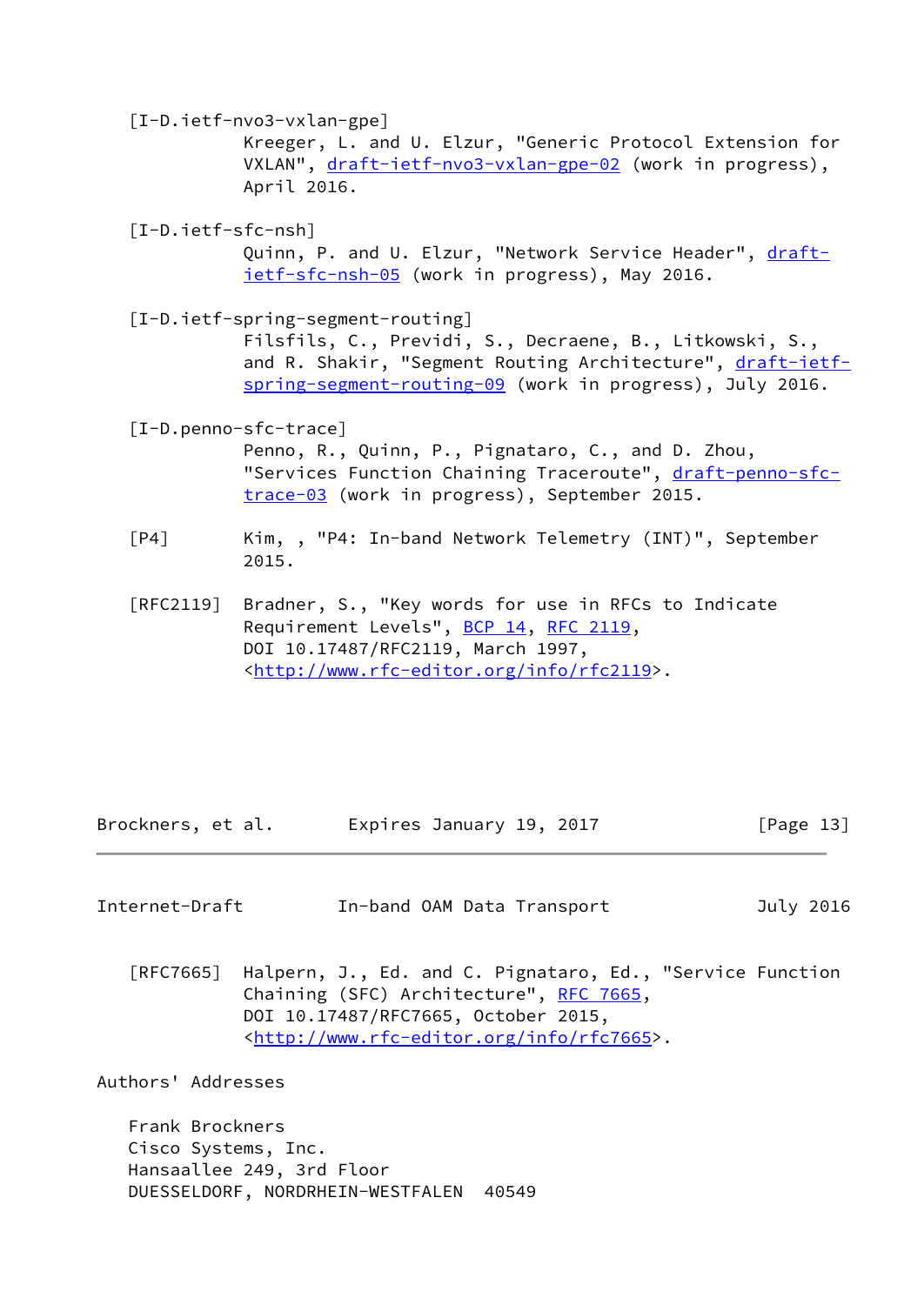Germany

 Shwetha Bhandari Cisco Systems, Inc. Cessna Business Park, Sarjapura Marathalli Outer Ring Road Bangalore, KARNATAKA 560 087 India

Email: shwethab@cisco.com

Email: fbrockne@cisco.com

 Carlos Pignataro Cisco Systems, Inc. 7200-11 Kit Creek Road Research Triangle Park, NC 27709 United States

Email: cpignata@cisco.com

 Hannes Gredler RtBrick Inc.

Email: hannes@rtbrick.com

 John Leddy Comcast

Email: John\_Leddy@cable.comcast.com

| Brockners, et al.                                                     | Expires January 19, 2017   | [Page $14$ ] |
|-----------------------------------------------------------------------|----------------------------|--------------|
| Internet-Draft                                                        | In-band OAM Data Transport | July 2016    |
| Stephen Youell<br>JP Morgan Chase<br>25 Bank Street<br>London E14 5JP |                            |              |